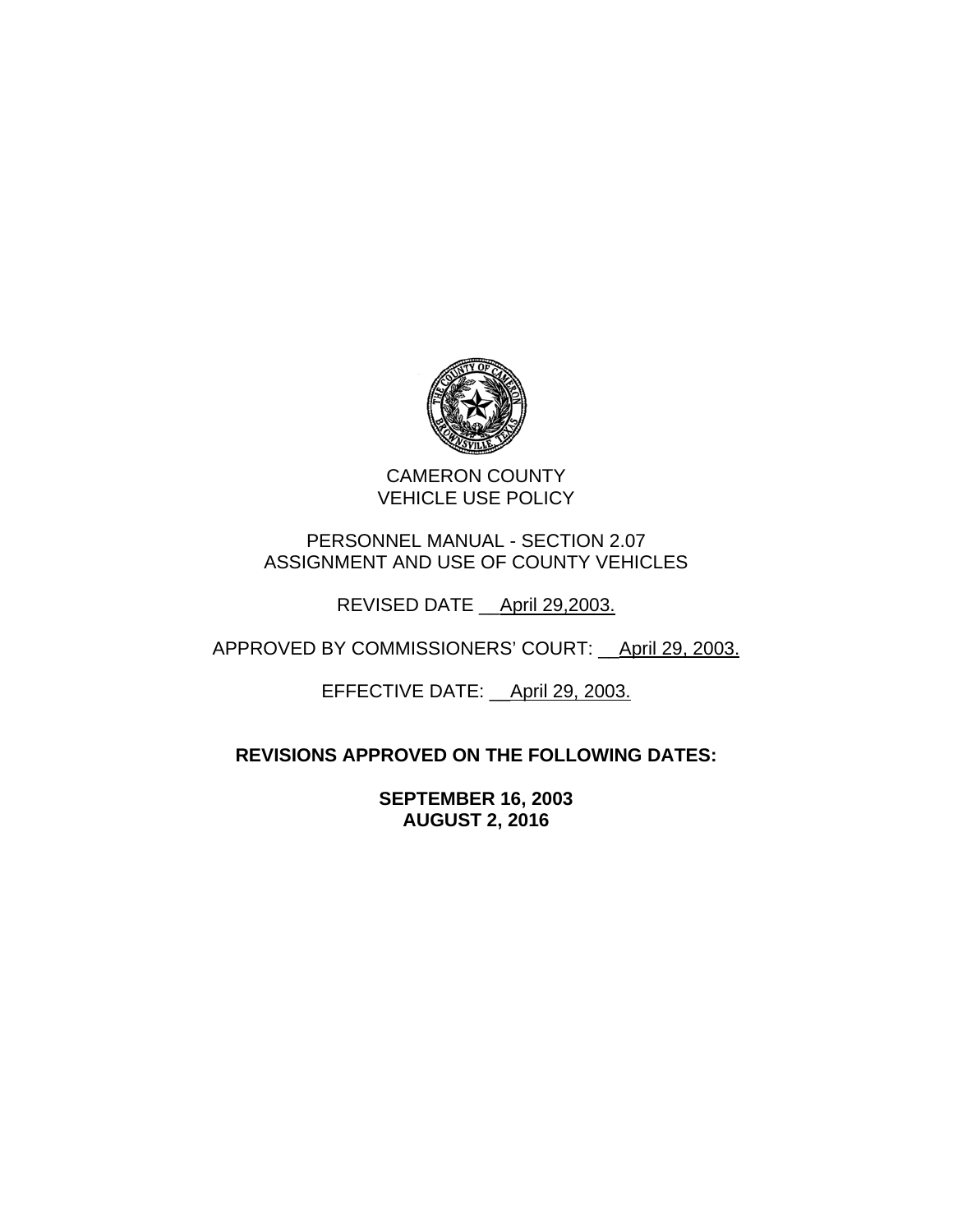# CAMERON COUNTY ADMINISTRATIVE POLICIES AND PROCEDURES TITLE: PERSONNEL MANUAL ASSIGNMENT AND USE OF COUNTY VEHICLES

|    | Page                                          |
|----|-----------------------------------------------|
| Α. | <b>PURPOSE</b><br>3                           |
| B. | 3<br><b>AUTHORITY</b>                         |
|    | 3<br><b>SCOPF</b>                             |
| D  | 3                                             |
| F. | <b>DEFINITIONS</b>                            |
| F. |                                               |
| G. | AUTHORIZED OFF-DUTY USE OF COUNTY VEHICLES    |
| Η. | GENERAL ASSIGNMENT OF COUNTY VEHICLES<br>5    |
|    | ASSIGNMENT OF COUNTY VEHCILES: TAKE HOME<br>5 |
|    | ADMINISTRATIVE REPSONSIBILITIES: MONITORING   |
| K. | USE BY OTHER COUNTY DEPARTMENTS<br>6          |
|    | 6                                             |
| М. |                                               |
| N. |                                               |
| O. | POST-INCIDENT DRUG AND ALCOHOL TESTING        |
|    | <b>PROCEDURES</b>                             |
| Ρ. | CARE OF VEHICLE                               |
| Q  |                                               |
| R  | SEVERABILTY                                   |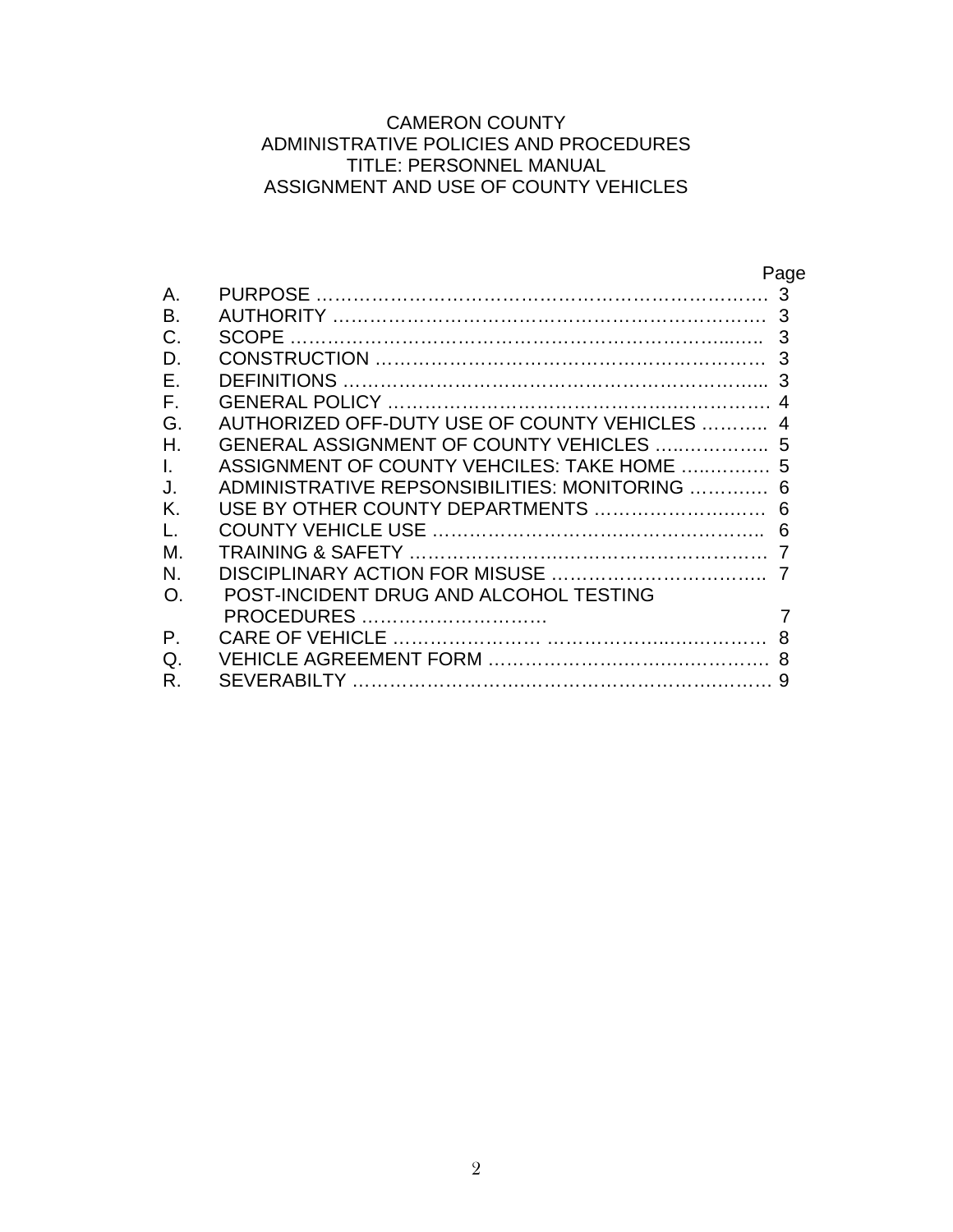

#### CAMERON COUNTY ADMINISTRATIVE POLICIES & PROCEDURES.

#### TITLE: PERSONNEL MANUAL - ASSIGNMENT AND AUTHORIZED USE OF COUNTY VEHICLES.

# A. PURPOSE.

To establish a consistent County-wide Policy for the use of County vehicles, as defined herein.

# B. AUTHORITY.

The Commissioners Court assigns the responsibility and authority to implement a consistent County-wide Policy for the use of County vehicles to the County's elected and appointed officials or Department Heads consistent with this Policy.

# C. SCOPE.

This Policy shall apply to every employee who works in a Department, District, and Office under the direction of the Commissioners Court, and to every employee who works under an elected or appointed official who chooses to adopt this Policy. The term "employee" means only those employees covered by this Policy, as defined herein. The Cameron County Human Resources Department shall inform all employees of this Policy.

# D. CONSTRUCTION.

- 1. The interpretation and implementation of these provisions after the effective date of this Policy shall be interpreted and implemented in conformity with applicable authority including, but not limited to, State and federal statutes.
- 2. To the extent that State and Federal laws, regulations or contract provisions apply to this Policy's provisions, the requirements of those laws, regulations or provisions shall be followed. To the extent that said laws, regulations, or provisions conflict with this Policy's provisions, the requirements of those conflicting laws, regulations or provisions shall control.
- 3. The use of masculine pronouns shall be understood to apply to male and female persons.

# E. DEFINITIONS.

- 1. "Appointed official" shall mean any constitutionally or statutorily created Office that is filled by appointment of more than one elected official acting together.
- 2. "Authorized Person" shall mean a person who is authorized to supervise a County employee in the performance of the employee's duties.
- 3. "Bodily Injury" shall mean pain, illness or any impairment of physical condition.
- 4. "County Employee" shall mean a person who is employed by the County. Unless otherwise noted herein, "employee" shall mean a County employee.
- 5. "County vehicle" shall mean any motor-driven vehicle that is owned, leased, or rented by an Office or Department of Cameron County, Texas.
- 6. "Emergency" shall mean an unforeseen event that reasonably requires immediate attention for the safety of a person, or the protection of County property.
- 7. "Off-duty" shall mean any time when an employee is not expected to be on duty, but can be expected to act as if he were if he is directed to do so by an authorized person.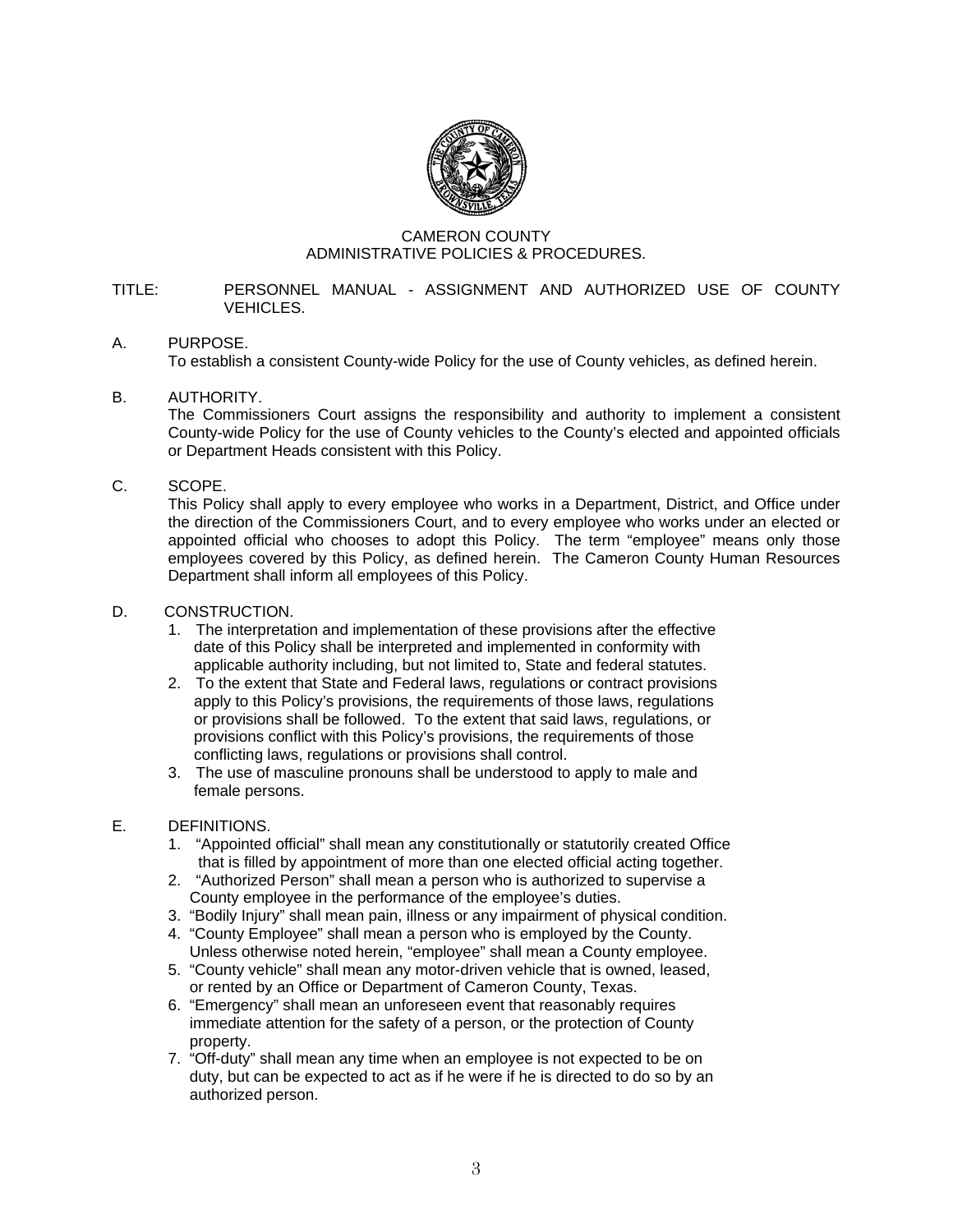- 8. "On-duty employment" shall mean any time when an employee is expected to be on duty performing his assigned work and responsibilities.
- 9. "Use in the conduct of County business" shall mean the use of a County vehicle by an employee in the performance of his on-duty employment.
- 10. "Vehicle Incident" shall mean a collision involving a County vehicle that results in bodily injury to any person and/or damage to tangible or real property requiring repair to restore the property to its pre-collision condition.
- 11. "Mobile device" shall mean a hand-held mobile telephone, tablet, MP3 player or other handheld music player, electronic reading device, laptop computer, pager, personal communication device, global position device or navigation system, electronic game device or portable computing device.
- 12. "Use of mobile device" shall mean the employment of a mobile device in any capacity, including the following:
	- a. Dialing or ending a phone call;
	- b. Speaking into or listening to a mobile device;
	- c. Viewing, taking or sending images on a mobile device;
	- d. Accessing, retrieving, viewing, browsing, sending or receiving electronic mail or text messages;
	- e. Utilizing a global positioning device or navigation system including entering coordinates, addresses or locations or changing coordinates, addresses or locations;
	- f. Utilizing or viewing applications (apps)
	- g. Playing games on mobile device.
- 13. "Operation of a county vehicle" shall mean that a vehicle is powered on and not engaged in the "Park" position.
- F. GENERAL POLICY.
	- 1. These provisions shall govern the use of County vehicles. An employee shall use, or permit the use of, a County vehicle only for the conduct of on-duty employment.
	- 2. Except for unmarked vehicles, all other County vehicles shall prominently display the official emblem of Cameron County, a Department name, and if applicable the County vehicle's number.
	- 3. Except for the Cameron County Parks System and any other department symbol authorized by the Commissioners Court, the County's official emblem shall be the County seal or logo.
	- 4. The County Sheriff, the District Attorney, and Department investigators are authorized to use unmarked vehicles for law enforcement purposes.
	- 5. Any employee who is assigned a County vehicle shall comply with the Cameron County Drug and Alcohol Policy and Procedures.

# G. AUTHORIZED OFF-DUTY USE OF COUNTY VEHICLES.

- 1. An elected or appointed official and department director may authorize an employee to use a County vehicle when said employee is off-duty only if the vehicle has been appropriated to the use of the elected or appointed official or department director by the Commissioners Court, and the employee's duties are such that:
	- a. He is expected to use the vehicle to perform his on-duty tasks at a time other than his on-duty hours; or
	- b. Said use will increase his off-duty ability to respond to public safety and/or law enforcement emergencies, or will increase the operational efficiency of Cameron County; or
	- c. The employee has no assigned on-duty location; or
	- d. There is no suitable place at which to keep the County vehicle which is convenient to the employee's usual on-duty location; or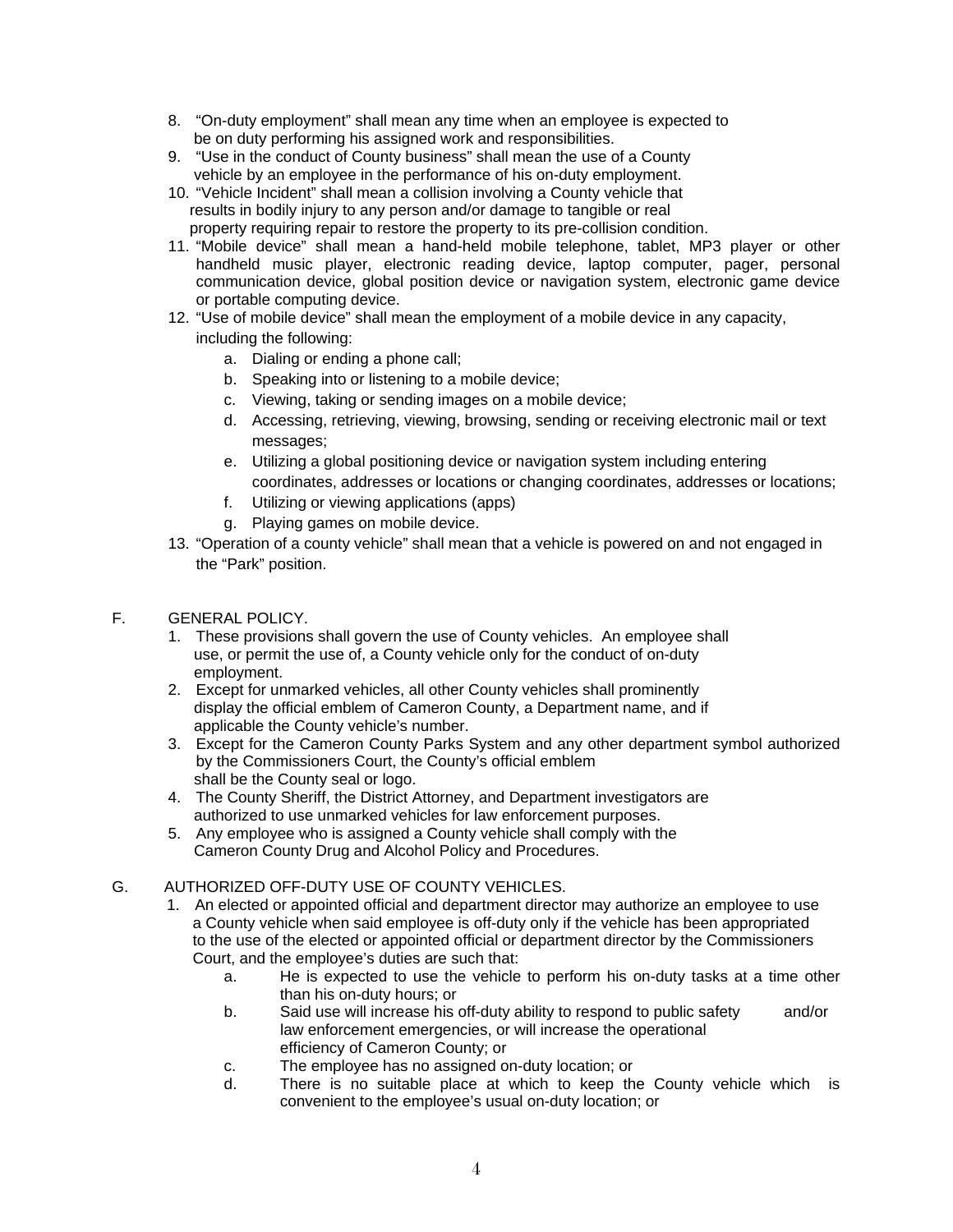- e. The employee's residence is closer to his on-duty location of employment than another suitable place to keep the vehicle.
- H. GENERAL ASSIGNMENT OF COUNTY VEHICLES.
	- 1. The Commissioners Court shall be responsible for the acquisition and assignment of County vehicles through its budgeting process. County vehicles will be assigned only to officials and employees who must have access to a County vehicle to carry out their duties. The Fleet Maintenance Director will annually provide the County Auditor and the Cameron County Human Resources Department with lists of all County vehicles and the Offices and Departments to which said vehicles are assigned. At the end of each fiscal year, all Offices and Departments using said vehicles shall provide the Cameron County Human Resources Department with a list of all drivers of those vehicles. Additions and deletions to the driver list shall be provided to said Office prior to the change.
	- 2. County vehicles which are assigned to non-law enforcement employees may be taken to the employee's primary residence only if the following criteria apply:
		- a. The elected or appointed official has approved the vehicle assignment; and
		- b. The vehicle is essential to the employee to perform his on-duty work, and utilized during normal working hours.
	- 3. The Budget Officer and Cameron County Human Resources Department shall review each assignment of a County vehicle to an individual to ensure that it meets the criteria included in this Policy, and shall report any inconsistency to the elected or appointed official who shall be responsible for addressing said report.

# I. ASSIGNMENT OF COUNTY VEHICLES; TAKE-HOME.

- 1. The following guidelines will apply to all County vehicle assignments when the vehicles are driven to an official's or employee's residence:
	- a. Each Department shall maintain a list of those officials/employees authorized to take a County vehicle home, and shall furnish the Budget Officer and the Cameron County Human Resources Department with a copy of the listing.
	- b. County vehicles may be used only for official County business, including commuting to and from work, except in an emergency.
	- c. While performing official business in a County vehicle, an official or employee will be covered by the County's self-insurance program, and will not be required to carry supplemental insurance. All County vehicles not assigned as take-home vehicles must be parked on County property at the end of each day as designated by the employee's supervisor unless otherwise temporarily assigned by the supervisor for the purpose of travel or emergency response.
	- d. Lists of deputy officers authorized by the Sheriff and constables to operate a county Vehicle shall be maintained by the Sheriff's Office and Constables offices, and copies of the same shall be provided to the Budget Officer and the Cameron County Human Resources Department.
- 2. A County vehicle shall never be used for personal gain, personal business, to drive to a place of secondary or part-time employment for the purpose of engaging in any employment unrelated to County business.
- 3. The only passengers allowed in County vehicles are:
	- a. Anyone in the care and/or custody of a law enforcement officer or an officer of a court;
	- b. Another employee;
	- c. Non-employees on County business, as authorized by the elected or appointed official or department/division head; or
	- d. A probation officer with probationers under the supervision of Community Supervision, and who work for a Cameron County Office or Department; or
	- e. A qualified participant in a State or federal aid program administered by a Cameron County Department.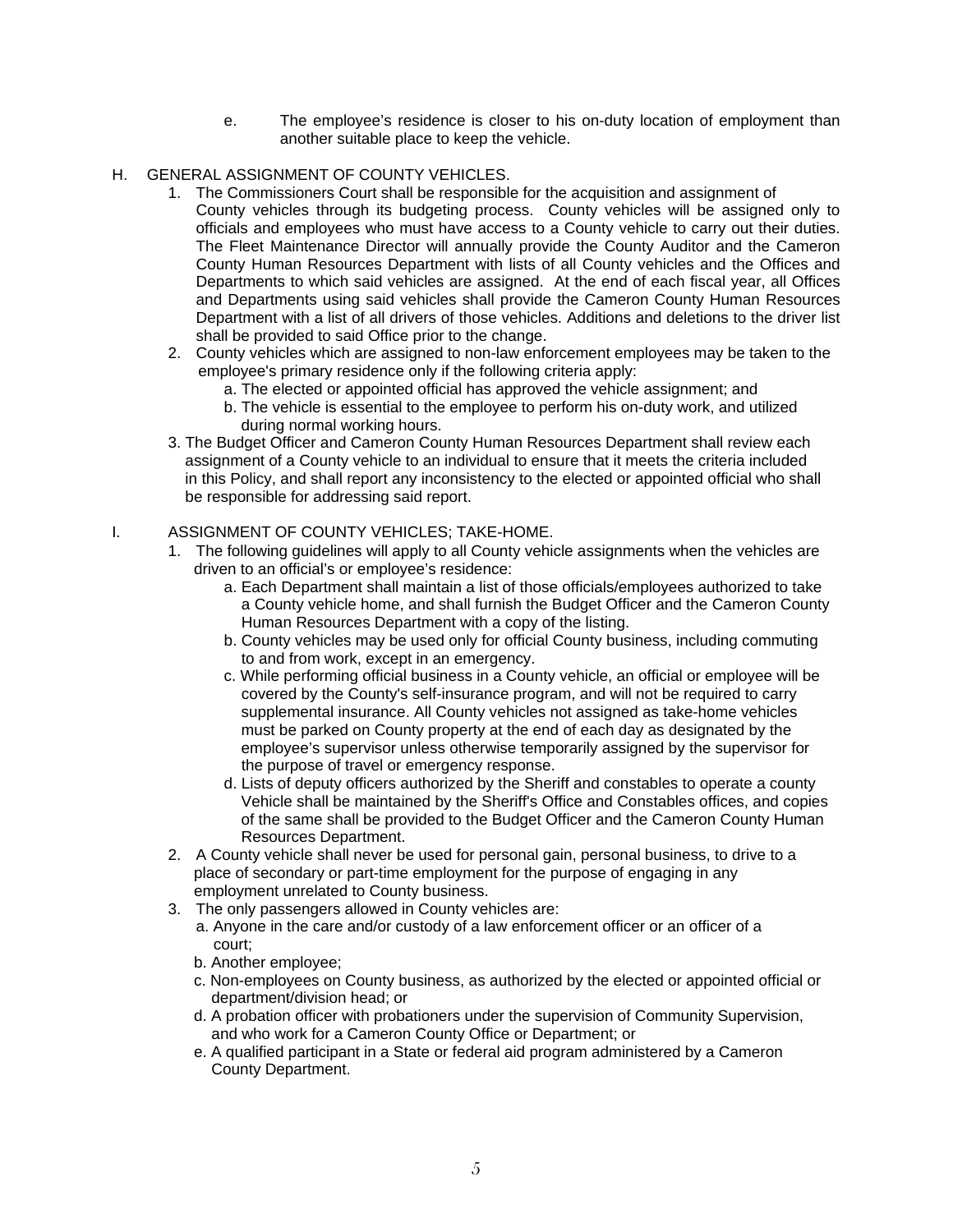- J. ADMINISTRATIVE RESPONSIBILITY; MONITORING.
	- 1. Each elected or appointed Official and Department Director shall monitor the use of County vehicles, and shall take appropriate corrective measures in the event of abuse and/or a Policy violation.
	- 2. Each elected or appointed Official and Department Director shall notify the Cameron County Human Resources Department of any change in an employee's employment in said Official's or Director's office.
- K. USE BY OTHER COUNTY DEPARTMENTS.
	- 1. With the approval of the official to whom a County vehicle has been assigned, that vehicle may be loaned to another County office or Department for County business.
	- 2. The Department from which the County vehicle was loaned shall make a record showing the name of the Department using the vehicle; the purpose for the loan; the beginning and ending date and time of the loan; the beginning and ending odometer reading; and the name of the employee who will operate the vehicle in that Office or Department.

#### L. COUNTY VEHICLE USE.

- 1. County vehicles used for travel outside the State shall have authorization from the Commissioners Court.
- 2. Only an employee who possesses a valid Texas Driver's license with a classification that allows for the operation of the assigned vehicle can operate a County vehicle. A photocopy of that license shall be provided to the Cameron County Human Resources Department prior to or at the time of vehicle assignment. It shall be the responsibility of the driver's supervisor to verify the copy. If during the course of a vehicle assignment, an employee loses his driver's license due to suspension or non-renewal, he shall immediately notify his supervisor of that fact, and shall discontinue use of any County vehicle until the driver license is reinstated or renewed, and a copy thereof is again provided to the Cameron County Human Resources Department.
- 3. A County vehicle may not be operated if its State inspection and/or Registration has expired or if, in the judgment of the employee to which it was assigned or released by an authorized person, it is considered to be unsafe for use.
- 4. An employee is not authorized to routinely take home a County vehicle outside Cameron County unless authorized by the elected official, appointed official or Department Director and approved by the Commissioners Court.
- 5. To facilitate a prompt emergency response after hours, an elected or appointed official or Department Director may authorize an employee under his supervision to take home a County vehicle within Cameron or an adjacent county.
- 6. Confiscated vehicles stored on County property shall not be removed therefrom except in the course of the vehicle's scheduled or necessary maintenance.
- 7. An employee shall not lend a County vehicle to another for personal use.
- 8. A County vehicle operated under a grant or State or Federal program shall be operated according to the provisions of that grant or State or Federal program, in addition to the provisions of this Policy. If a vehicle use provision of the grant or State or Federal program conflicts with a provision of this Policy, the more-restrictive provision shall control.
- 9. A county employee, while performing the functions of his or her on-duty employment, or off duty, shall not operate a county vehicle while using a mobile device.
- 10. Use of a mobile device is permissible when operating a county vehicle via a hands-free system (i.e. Bluetooth, voice activated communication system, headphones) or when the county vehicle is
	- engaged in the "park" position.
		- a. Employees operating a county vehicle and using a navigation system or global positioning device shall enter the desired address or location prior to the start of the trip or at any time when the vehicle is engaged in the "park" position.
- 11. County employees classified as emergency personnel and law enforcement personnel are limited to using a mobile device for the purposes of fulfilling their designated duties.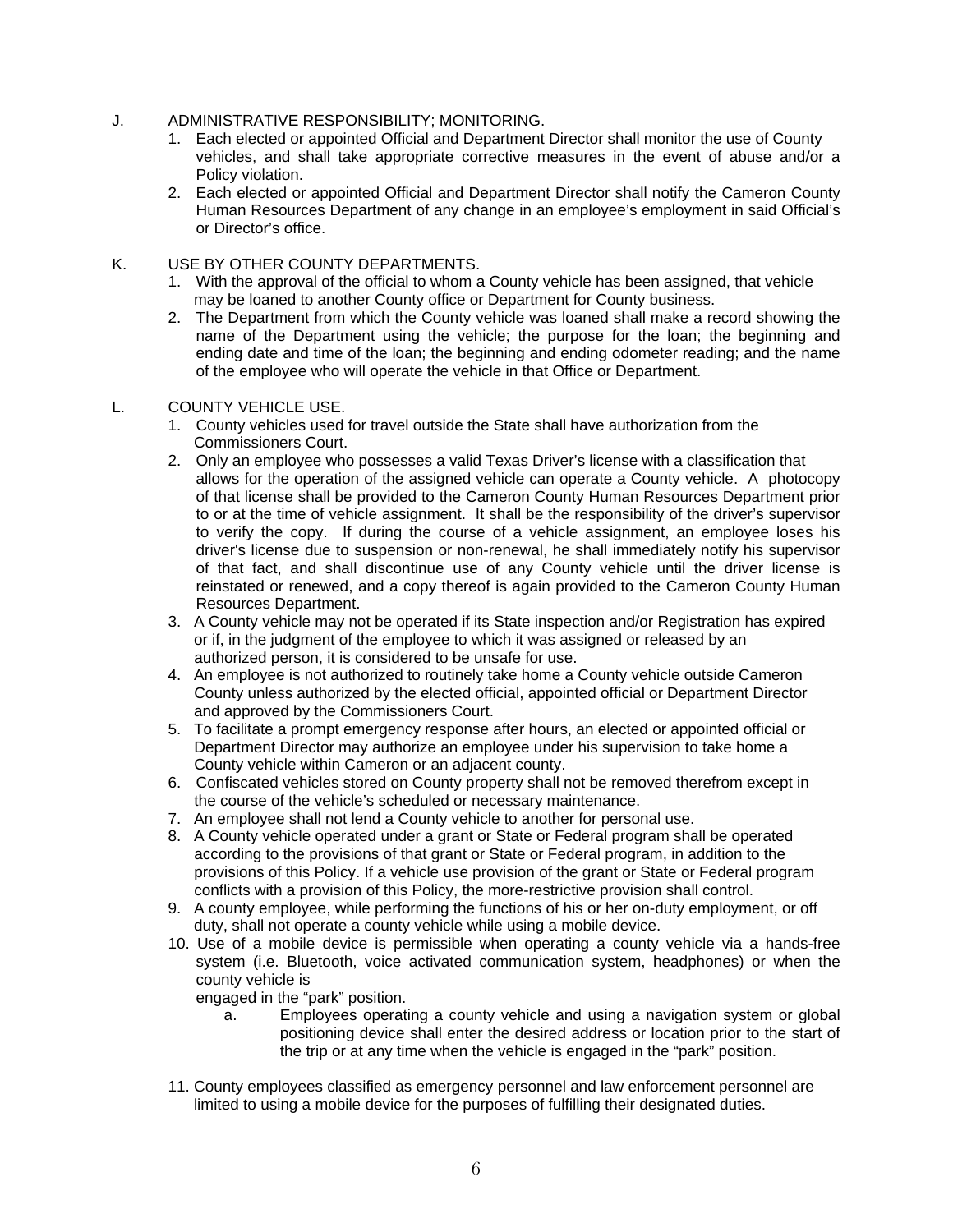#### M. TRAINING AND SAFETY.

- 1. A driver of a County vehicle shall successfully complete any training, safety, and/or certification course required by the driver's Office or Department. Each Office and Department shall maintain copies of documentation verifying the completion of that training, etc. A listing of completed training, etc., by each driver who must complete the same shall be supplied to the Cameron County Human Resources Department at the end of each fiscal year.
- 2. A driver of a County vehicle shall comply with all applicable State and federal laws respecting the vehicle's maintenance and operation.
- 3. All drivers of County vehicles shall attend an in-house defensive driving course. Any driver involved in a vehicle incident while driving a County vehicle shall be required to attend a defensive driving class within sixty (60) days from the date of said incident. A copy of verification of completion of the course must be provided to the driver's supervisor and to the Cameron County Human Resources Department.
- 4. A driver of a 4 wheel-drive County Vehicle and/or passenger van shall attend a driving course applicable to an assigned vehicle and a Defensive Driving Course.

#### N. DISCIPLINARY ACTION FOR MISUSE.

- 1. An employee who uses a County vehicle for a purpose other than County business or in other violation of this Policy shall be subject to disciplinary action including, but not limited to, termination of employment.
- 2. An employee whose position is partially or wholly funded through a grant or State or Federal program shall be subject to disciplinary action including, but not limited to, termination if he violates the vehicle use provisions of that grant or program or otherwise becomes ineligible to operate the vehicle under the provisions of that grant or program, provided that the employee's job description requires the use of a vehicle.
- 3. An employee who misuses a County vehicle shall be liable to the County for the actual cost resulting from its misuse.
- 4. Improper use of a County vehicle shall be subject to disciplinary action by the Department Director, Supervisor, or the elected or appointed official consistent with departmental policies, not to exclude termination. Improper use shall include, but is not limited to:
	- b. Having three (3) or more moving violations in a County vehicle over a one-year period or 12 points as per the Texas Association of Counties Auto Liability Point System.
	- b. Driving a County vehicle while intoxicated or under the influence of an illegal drug.
	- c. Violation of any provision of this Policy.
	- d. Using a County vehicle to transport alcohol or a controlled substance, unless they were lawfully possessed or seized by the employee or another person; and/or
	- e. Deliberate abuse, reckless use, or racing of a County vehicle.

#### O. POST-INCIDENT DRUG AND ALCOHOL TESTING PROCEDURES

- 1. An employee shall submit to drug and/or alcohol testing if he is involved in a vehicle incident, and whether or not he receives a citation for a traffic violation arising from the incident.
- 2. The Cameron County Human Resources Department shall inform all employees of this Policy.
- 3. If a driver has been involved in a vehicle incident, he shall immediately notify an appropriate law enforcement agency of the incident (if one has not already been notified), and shall thereafter notify his departmental dispatch office or supervisor that an incident has occurred. A driver's supervisor shall direct the driver to submit to drug and/or alcohol testing within two (2) hours after the incident, provided that the testing will not adversely affect and/or interfere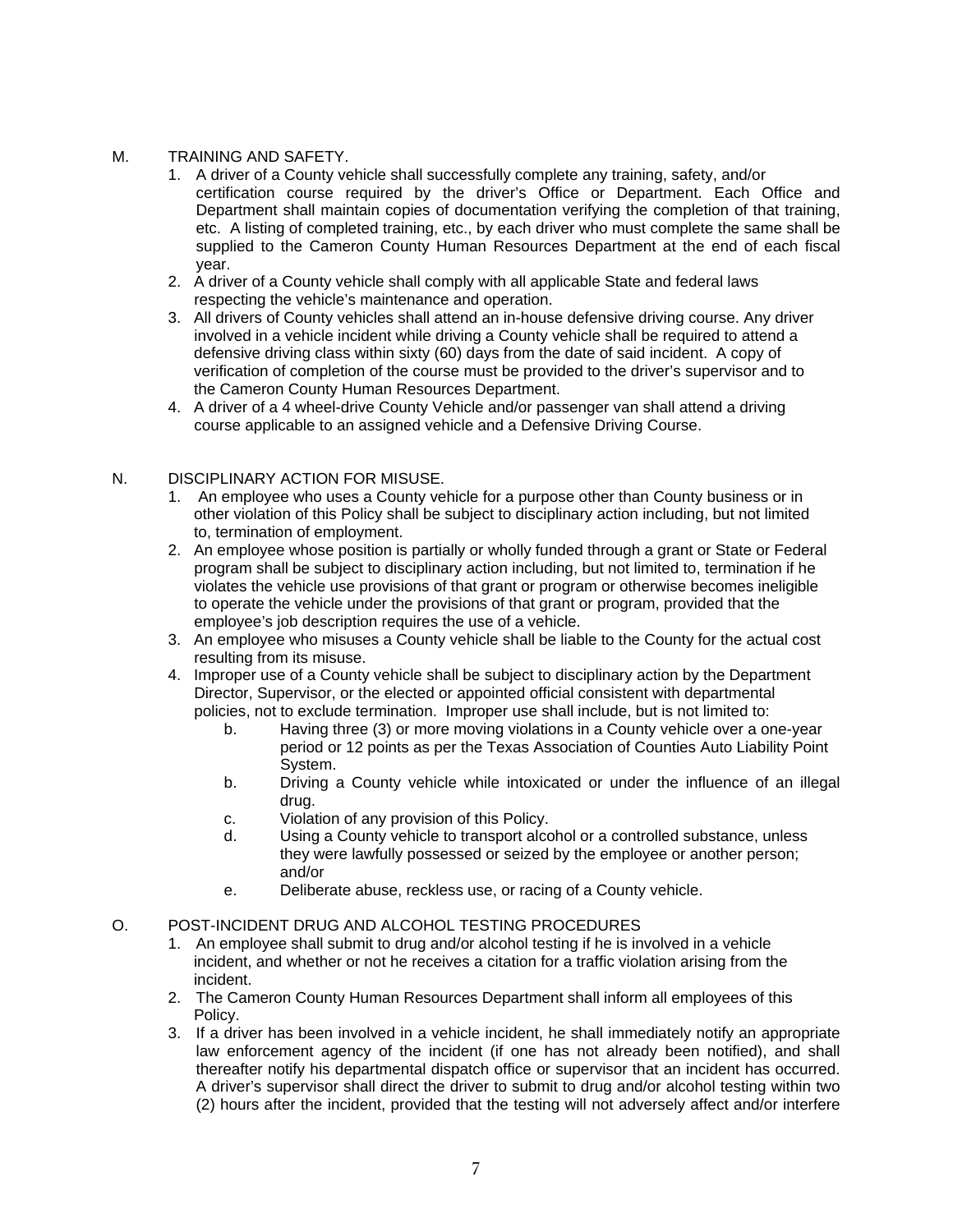with the driver's medical treatment, if any. If a test was not administered on the driver within that time frame, his supervisor shall prepare and maintain a record stating the reasons the test was not promptly administered. A copy of that record will be forward to the Cameron County Human Resources Department. Within eight (8) hours following the incident, the supervisor shall cease attempts to have administered a drug and/or alcohol test, and shall prepare and maintain on file, a record stating the reasons the test was not promptly administered. A copy of this record will be forward to the Cameron County Human Resources Department.

- 4. A driver who is directed to submit to said testing shall make himself available for such testing, or may be deemed by the County to have refused to submit to testing.
- 5. A urine sample must be collected within two (2) hours after an employee's initial observation and his supervisor's determination that drug testing is warranted. If the sample is not collected within two (2) hours, the supervisor shall cease attempts to administer a controlled substance test, and shall prepare and maintain on file a record stating the reasons the test was not promptly administered. A copy of this record will be forwarded to the Cameron County Human Resources Department.
- 6. The method of drug and alcohol testing employed under this Policy shall be blood toxicology performed by a qualified and licensed medical facility. All blood sample collections under this Policy shall be conducted in a licensed medical facility and performed only by qualified personnel.
- 7. If the driver's supervisor is present at the testing facility, he should witness the testing procedures and create a record showing that, to the best of the supervisor's knowledge and understanding, the testing was properly conducted and conducted according to the provisions of this Policy. In all cases an employee may request that a person other than the person administering the test and/or his supervisor be present when the sample is collected.
- 8. The finding of any non-approved testing methods or of any test that are not conducted Under the conditions prescribed by this Policy shall not be admitted against the employee in an administrative proceeding against him under this Policy. The results of all drug and alcohol testing are subject to review by the Cameron County Human Resources Department, in consultation with the Cameron County Health Authority, who shall ensure that the testing was conducted according to applicable law, acceptable medical practice, and the provisions of this Policy.
- 9. All drug and alcohol test results and medical information furnished during the testing process shall be treated as confidential medical information, and will be released only as required by law. Any tested employee has the right to request a copy of his test records.
- 10. If any of the foregoing nine (9) provisions is later found to be in conflict with a provision in the County's DRUG AND ALCOHOL SCREENING POLICY that relates to the collection of a drug and/or alcohol sample from an employee, the DRUG AND ALCOHOL SCREENING POLICY shall apply and be followed.
- P. CARE OF VEHICLE.
	- 1. The driver of a County vehicle shall decide that the vehicle is in proper operating condition, as required by the Cameron County Accident Prevention Plan. Any damage and/or malfunctions should be reported immediately to his supervisor and to the Fleet Maintenance Department. The driver of a County vehicle is responsible for the clean condition of the vehicle's interior and exterior after he has used it.
	- 2. The use of tobacco products and/or alcohol by a County vehicle occupant is not permitted.
- Q. VEHICLE USE AGREEMENT FORM.

All employees to whom a County vehicle is assigned shall sign a Vehicle Use Agreement Form, and shall return the completed form to the Cameron County Human Resources Department prior to using the vehicle.